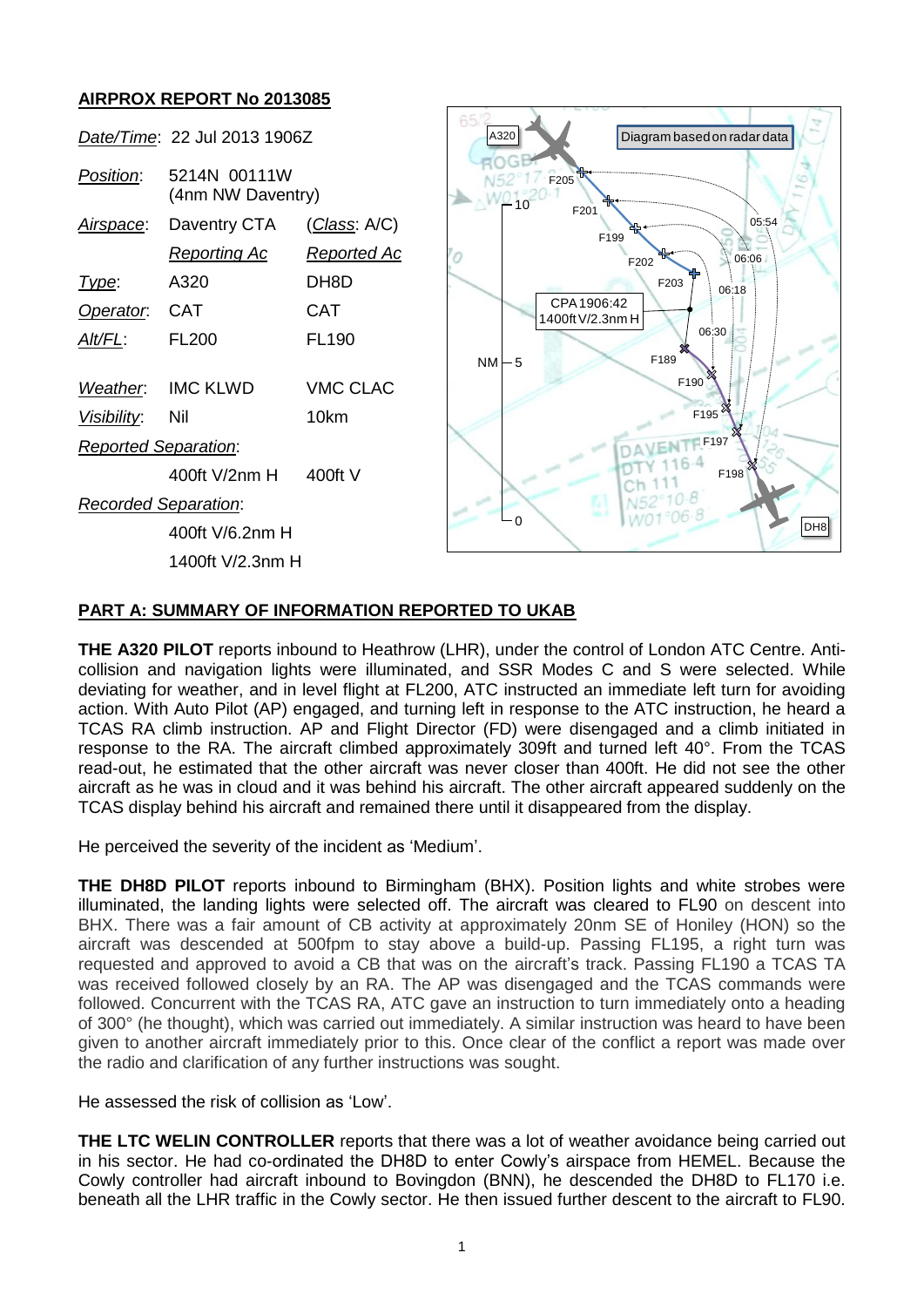When N of DTY, inbound to HON, the pilot requested a turn onto heading 335° to avoid weather. Having approved this request, he noticed that the A320 was level at FL200 and the DH8D was passing FL197 and seemed to have stopped descending. He issued an avoiding action turn onto heading 280° and the Cowly controller also gave the A320 avoiding action. Both aircraft received TCAS RAs. He reported there was no loss of separation.

**THE LTC COWLY CONTROLLER** reports weather avoidance was taking place. He was monitoring a trainee on TC Cowly when the A320, descending to FL200, requested a weather avoidance heading of 135°. This was approved and notified to the Welin controller who had the DH8D heading 335°, descending to FL170. A short time later the STCA flashed red when the two aircraft were about 10nm apart with the A320 level at FL200 and the DH8D observed at FL197. He took over the RTF and gave avoiding action to the A320 (left turn onto 090° degrees (he thought) and traffic information (TI) was issued). The pilot reported a TCAS RA and was seen to be climbing. The DH8D was also given avoiding action (by TC Welin) and reported a TCAS RA. There was no loss of separation.

# **Factual Background**

Required minimum separation between the subject aircraft was 3nm horizontal and/or 1000ft vertical.

## **Analysis and Investigation**

## **CAA ATSI**

An Airprox was reported in Class C airspace by an Airbus A320 (A320), descending to FL200 in the vicinity of Daventry when it received a TCAS RA against a Bombardier DHC-8-402 (DH8D), which was descending into Class A airspace to FL90. ATSI had access to both pilot reports, reports from the Cowly and Welin controllers, recorded area surveillance and transcription of frequencies 121.025MHz and 130.925MHz, together with the unit report.

The A320 was operating IFR on a flight inbound to LHR, displaying SSR code 7664 and was in receipt of a Radar Control Service from the London Terminal Control (LTC) Cowly sector on frequency 121.025MHz.

The DH8D was operating an IFR flight inbound to BHX, displaying SSR code 4406 and was in receipt of a Radar Control Service from the LTC Welin sector on frequency 130.925MHz.

Training was in progress on the Cowly sector. There was a high level of Thunderstorm activity in the area which brought a high level of workload complexity for the Welin controller. At 1900:15 the DH8D pilot contacted the Welin controller descending to FL220 heading 310° and was given descent to FL170. At 1902:15 the DH8D was given further descent to FL90.

At 1903:32 the A320 pilot contacted the Cowly controller descending to FL200 heading 135° due to weather. The Cowly controller advised Welin that the A320 was avoiding weather and the A320 pilot subsequently asked for a  $5^{\circ}$  right-turn heading 140 $^{\circ}$ , which was approved by Cowly.

At 1905:13 the DH8D pilot requested a 20° right turn onto heading 335° to avoid weather which was approved by the Welin controller (Figure 1). The two aircraft were 19.2nm apart and the DH8D was 2100ft below the A320, however, the DH8D was only descending at a rate of 500fpm while the A320, descending to FL200, was descending at a rate of 2000fpm.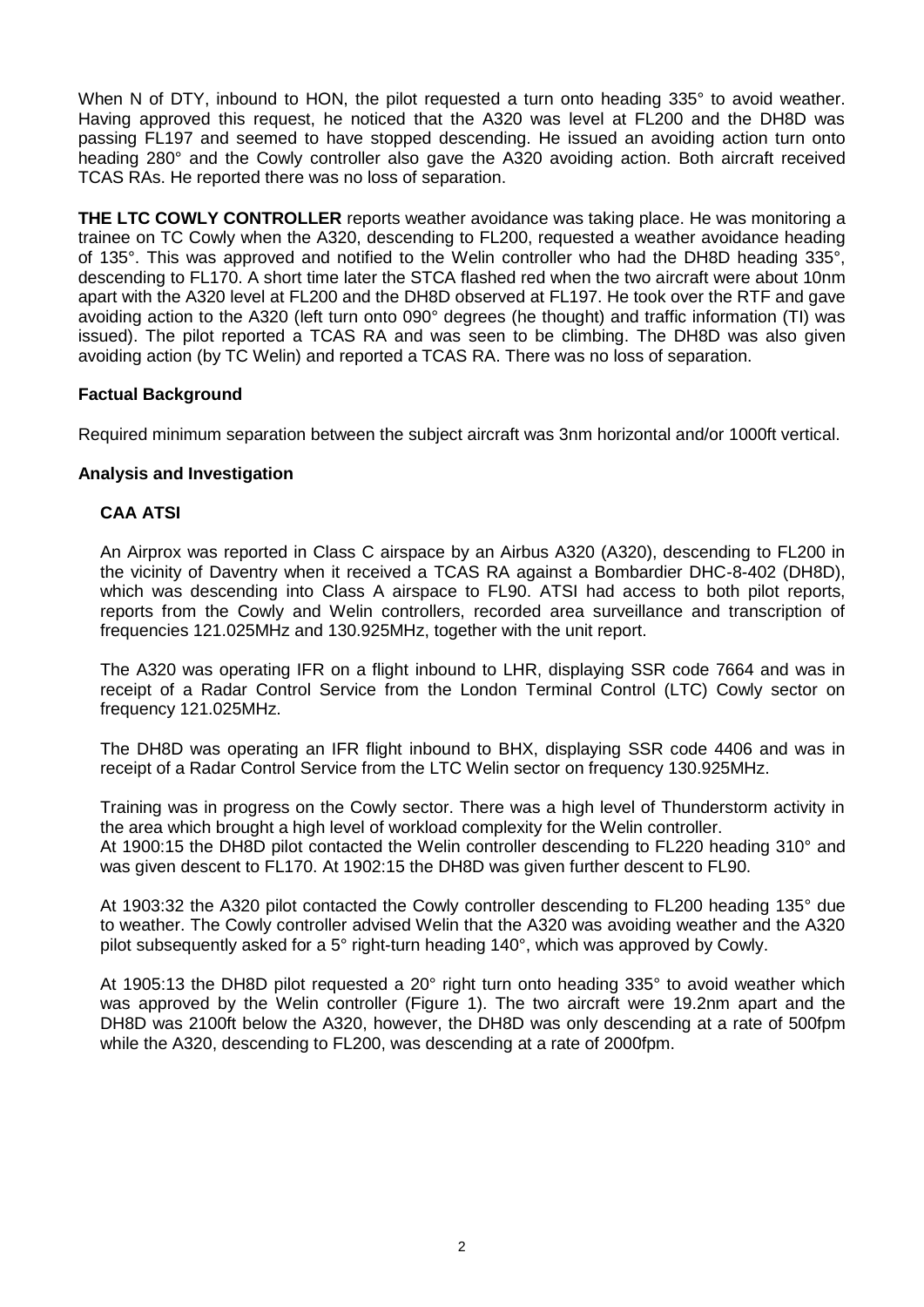

Figure 1

At 1906:00 the two aircraft were 10nm apart with the A320 descending through FL204 for FL200 and the DH8D was passing FL198 for FL90. The Welin controller instructed the DH8D to expedite descent due to traffic above. Low level STCA activated.

At 1906:05 High level STCA activated. The Cowly controller issued avoiding action to the A320 to turn left heading 095°. The Welin controller issued avoiding action to the DH8D to turn left heading 290°. At 1906:20 the A320 reported receiving a TCAS RA (Figure 2).



Figure 2

At 1906:22 the two aircraft were 4.1nm and 1000ft apart (Figure 3).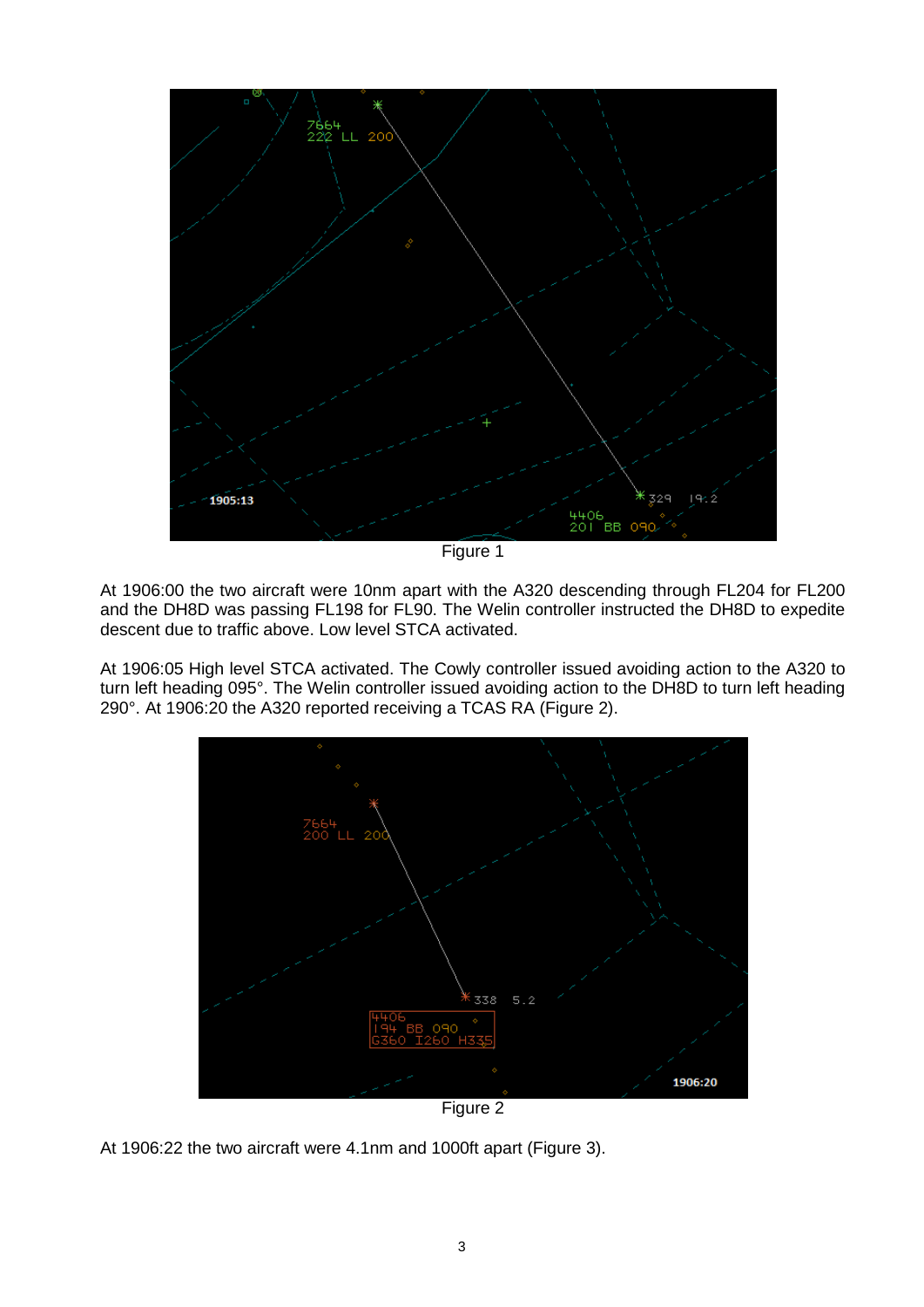

Figure 3

A high level of thunderstorm activity caused both aircraft to deviate off track to avoid weather and into closer proximity with each other. Also, due to the thunderstorm activity, the DH8D was descending at a significantly slower rate than the A320. This was not noticed by the Welin controller.

### **Summary**

An Airprox was reported following TCAS RAs being received by an A320 and a DH8D.The TC Welin controller did not notice that the descent rate of the DH8D was significantly less than that of the A320 and the two aircraft came into closer proximity than anticipated by the Welin controller. Both the Cowly and Welin controllers issued avoiding action following low level STCA.

#### **PART B: SUMMARY OF THE BOARD'S DISCUSSIONS**

Information available included reports from the pilots and air traffic controllers involved, radar recordings, transcripts of the relevant RT frequencies and reports from the appropriate ATC and operating authorities.

The Board first considered the actions of the Welin and Cowly sector controllers. Although the Airprox occurred within the Cowly sector, the Welin controller was in control of the DH8D, having coordinated it into the Cowly sector. The Board noted that both controllers had reported conducting significant weather avoidance within their sectors, which increased their respective workloads considerably. However, civil ATC members commented that, in conditions when aircraft may ask for heading changes for weather avoidance, it was prudent to ensure vertical separation as the fundamental method. The Board opined that in deciding to clear the DH8D to descend through the level of the A320, the Welin controller should have been more pro-active in monitoring the DH8D's descent profile. In this respect, the clearance issued by the Welin controller was not 'fail-safe' but relied on his ability to monitor the aircraft in a busy traffic environment. One ATC member thought that the Cowly controller could have stopped the A320's descent at FL210, when the aircraft were about 19nm apart and the DH8D was passing FL201. However, the Board considered that it was the Welin controller's responsibility to ensure separation between the two flights.

Turning to the actions of the pilots, the Board noted that both aircraft were being operated in accordance with their clearances, albeit the DH8D was making a 'slow' descent at a rate of 500fpm to